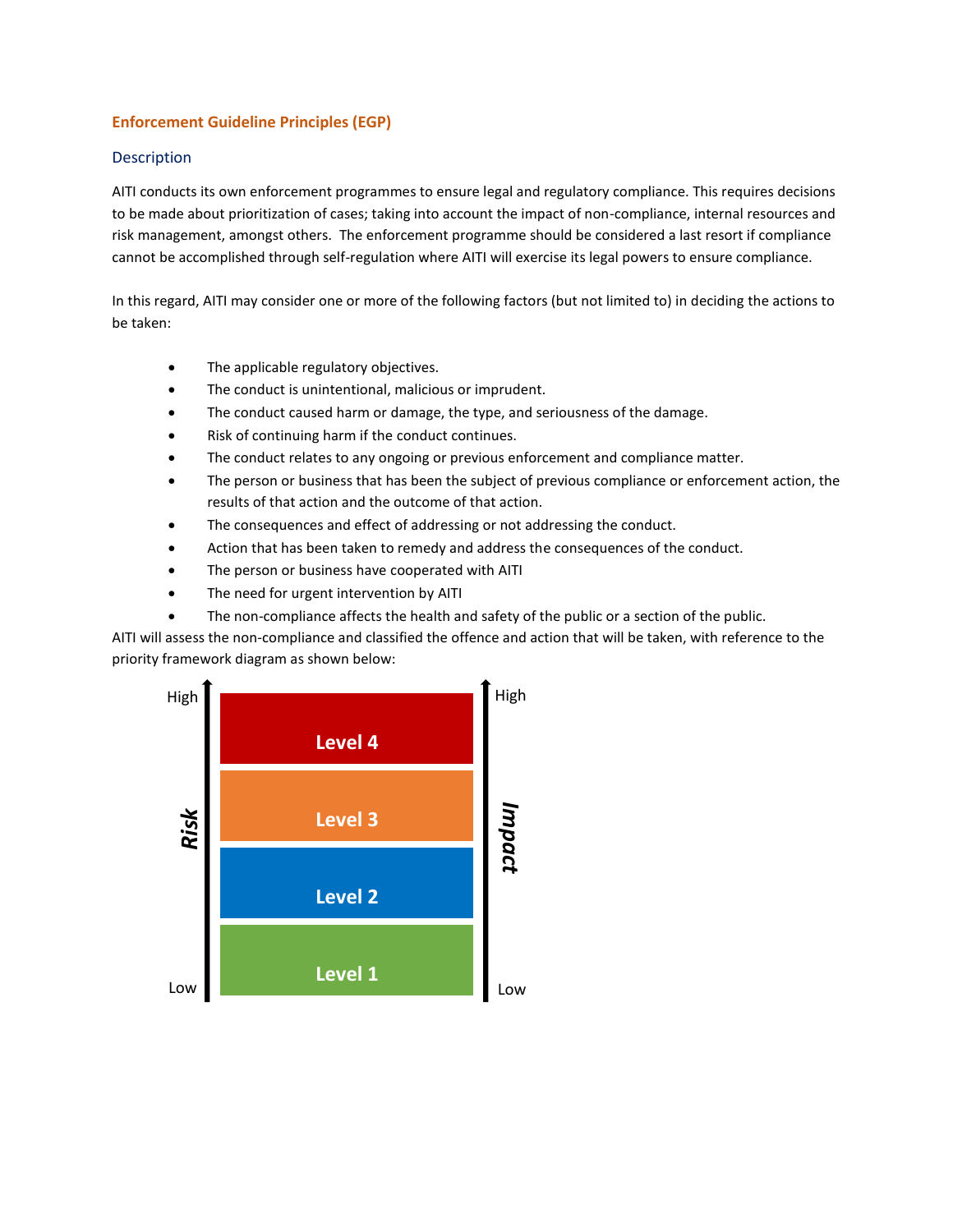# *Level 1 (low risk and low impact)*

| <b>Description</b>                 | <b>Examples</b>                         | <b>Action</b>                        |
|------------------------------------|-----------------------------------------|--------------------------------------|
| <b>Minor Offences</b>              | Importation and/or sale of equipment    | AITI will issue a verbal warning and |
| First time offender for activities | which are not likely to cause           | instruct the offender to cease the   |
| which do not affect the public     | interference to authorized              | activity immediately.                |
| interest or safety.                | radiocommunications equipment           |                                      |
|                                    | users, without the required licences or |                                      |
|                                    | approvals from AITI E.g. Short-Range    |                                      |
|                                    | Device (SRD) such as Bluetooth          |                                      |
|                                    | devices, smart watches and wireless     |                                      |
|                                    | microphones.                            |                                      |
|                                    |                                         |                                      |

## *Level 2*

| <b>Description</b>                       | <b>Examples</b>                   | <b>Action</b>                          |
|------------------------------------------|-----------------------------------|----------------------------------------|
| <b>Moderate Offences</b>                 | Continue selling the<br>i.        | AITI may take the following action,    |
| (a) Second time offender for Level 1     | equipment which are not or        | inter alia:                            |
| activities.                              | have not been Type Approved       | Issue a formal notice or warning<br>a) |
| Non-compliance or repeated<br>(b)        | by AITI after issuance of a       | and instruct the offender to           |
| non-compliance with AITI's               | warning under Level 1.            | cease the activity immediately.        |
| notification or warning.                 | Importation and/or sale of<br>ii. | Compound the offence or<br>b)          |
| Activities that may affect or<br>(c)     | equipment e.g. radio-             | financial penalty and/or suspend       |
| actually affect authorized               | communication devices, Wi-fi      | and/or cancel relevant Licenses        |
| activities by Licensees.                 | antenna booster which carries     | for repeat offenders.                  |
| Activities that affect the public<br>(d) | a high risk of causing            |                                        |
| interest or safety.                      | interference to authorized        |                                        |
| A breach of License Conditions.<br>(e)   | radio-communication               |                                        |
|                                          | equipment users, without the      |                                        |
|                                          | required licences or approvals    |                                        |
|                                          | from AITI.                        |                                        |
|                                          | Intentional or malicious<br>iii.  |                                        |
|                                          | undertaking of an activity with   |                                        |
|                                          | knowledge that it is illegal or   |                                        |
|                                          | unlawful.                         |                                        |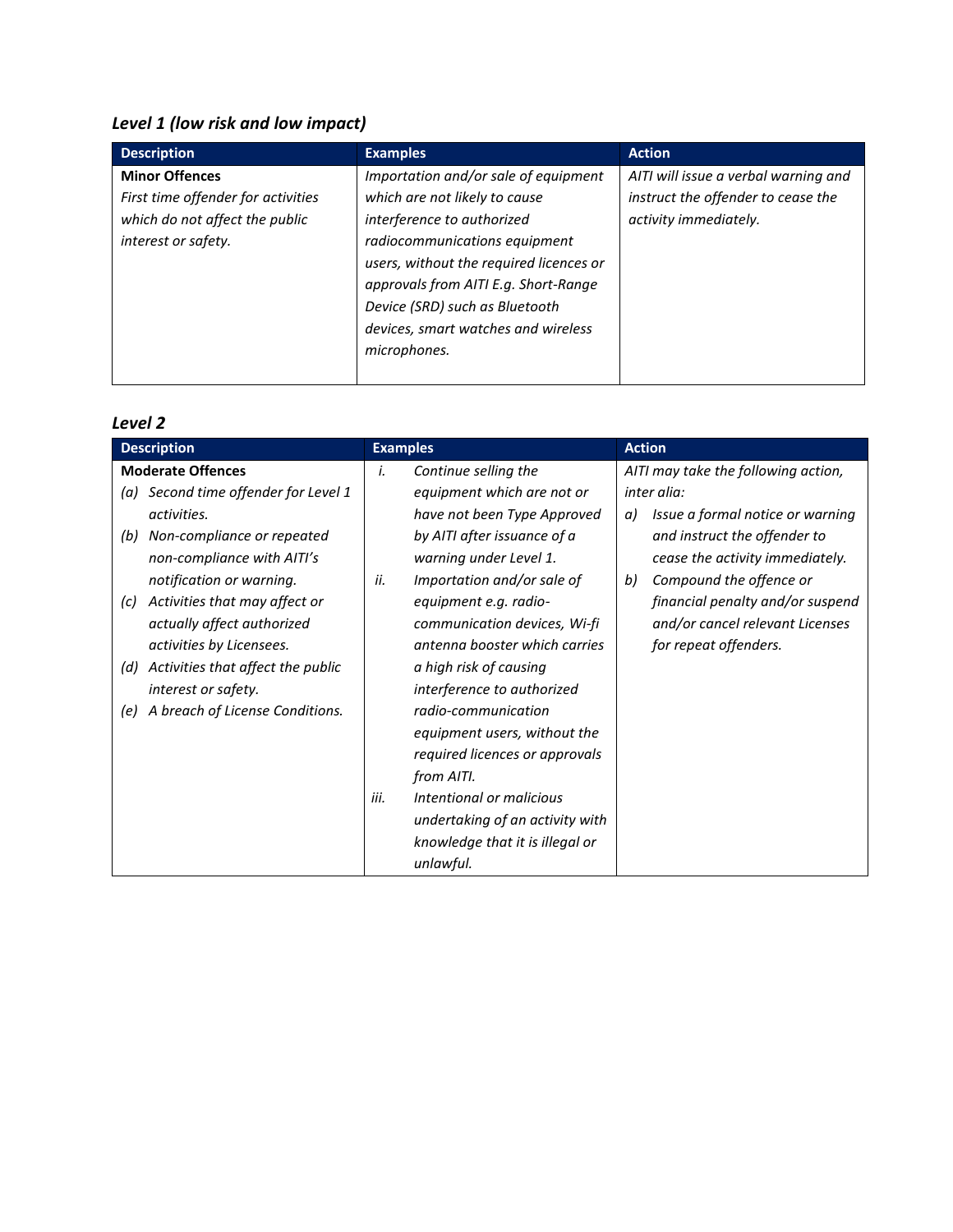## *Level 3*

| <b>Description</b>                                     | <b>Examples</b>                     | <b>Action</b>                          |
|--------------------------------------------------------|-------------------------------------|----------------------------------------|
| <b>Serious Offences</b>                                | i.<br>Intentional or accidental     | AITI may take the following action,    |
| Repeat offenders who have<br>(a)                       | damage to public                    | inter alia:                            |
| received formal notices or                             | telecommunications Licensee's       | (a) Issue a formal notice or warning   |
| warnings, yet continue to                              | infrastructure causing outages      | to the offender.                       |
| undertake the activity.                                | to public communications e.g.       | (b) Accept an enforceable              |
| Activities that affect the public<br>(b)               | cable cut.                          | undertaking from the offender.         |
| interest or safety.                                    | Importation of equipment in<br>ii.  | Levy a financial penalty and/or<br>(c) |
| Activities that may cause or have<br>$\left( c\right)$ | contravention of AITI's process     | suspend and/or cancel relevant         |
| actually caused interference to                        | or requirements e.g. declaring      | Licenses for repeat offenders.         |
| telecommunications systems                             | more than one model of              |                                        |
| and/or services.                                       | equipment as a different model      |                                        |
| Activities which cause or are likely<br>(d)            | to avoid the payment of the         |                                        |
| to cause damage to Licensee                            | requisite fees.                     |                                        |
| infrastructure.                                        | Repeated importation and/or<br>iii. |                                        |
| (e) A breach of License Conditions.                    | sale of equipment which carries     |                                        |
|                                                        | a high risk of causing              |                                        |
|                                                        | interference to authorized          |                                        |
|                                                        | radio-communication                 |                                        |
|                                                        | equipment users or                  |                                        |
|                                                        | telecommunication services          |                                        |
|                                                        | without the requisite approvals     |                                        |
|                                                        | e.g. wired/wireless signal          |                                        |
|                                                        | booster, radiocomm devices.         |                                        |